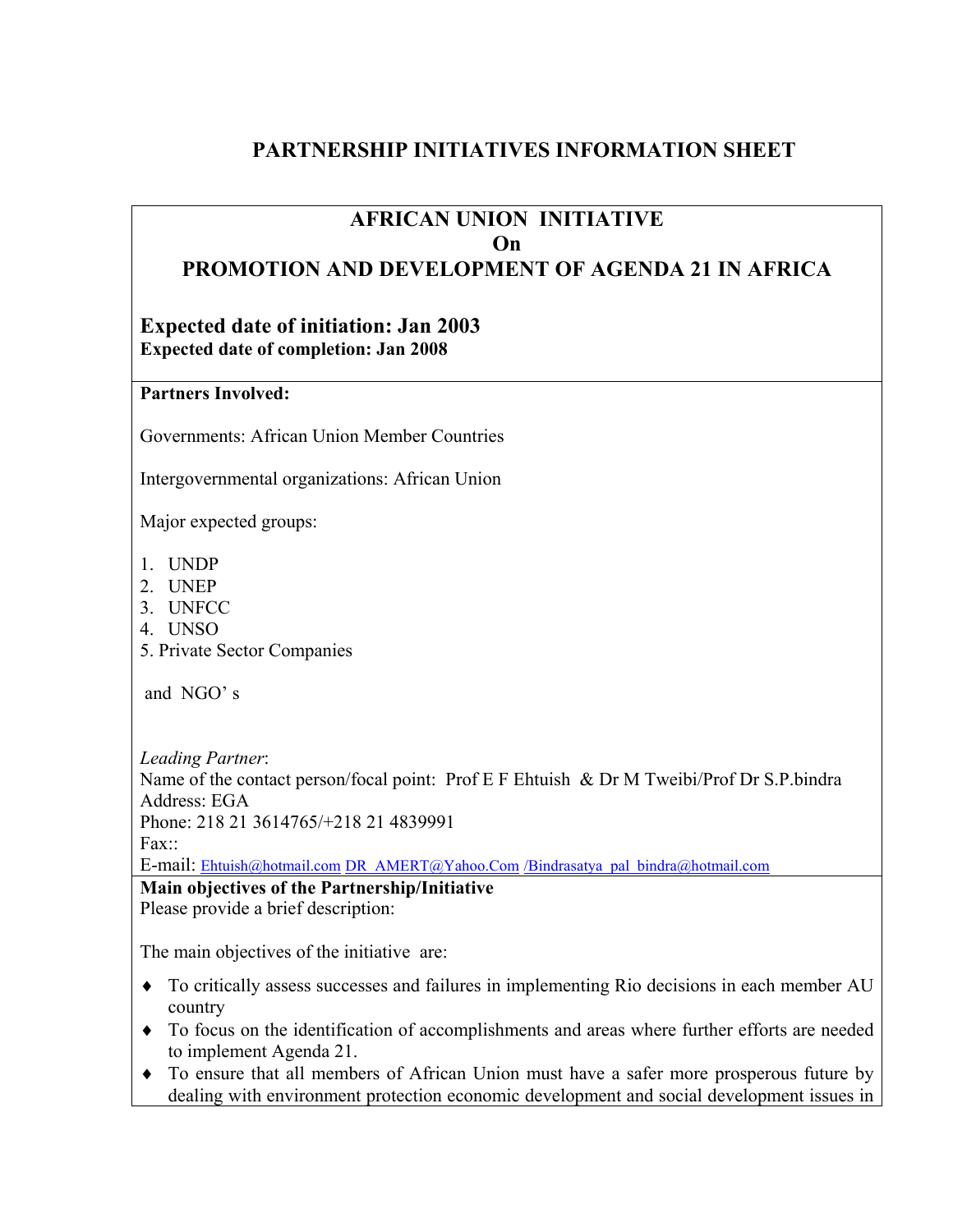a balanced manner.

- ♦ Accelerated economic and social development of Africa with better care for environment
- ♦ Awareness raising at regional, national and local level and further promote Agenda 21 in Africa.
- ♦ Further strengthen the capacity of AU countries in:
- 1. Conservation of African resources
- 2. Preservation of environment by making development, tourism, planning, resource use, landscape and sites promotion through the establishment of protected areas that regulate resource uses and respect ecosystems carrying capacity
- 3. Strengthening of co-operation at all levels-political, technical and local
- 4. Improving public participation aiming at rising environmental awareness
- 5. Encouraging improvement of monitoring and information exchange
- 6. Avoiding over exploitation of common pool of resources, such as water
- 7. Introduction of new norms and impositions
- 8. Promotion of saving technologies among consumers
- 9. Supply of technical assistance
- 10. To evolve mechanisms and arrangements for capacity building that will facilitate and coordinate access to technical and financial assistance to African countries to implement EGA initiated mandate to implement sustainability network in Africa
- 11. To investigate the situation of information in the environmental sector in Africa and to highlight the strengths and weaknesses of the present situation.
- 12. To organize and control the environment related data collection, storage, and information dissemination
- 13. To identify the needs of the environmental information systems, such as networks and technology
- 14. To bridge the data gap and improve information availability for sustainable development
- 15. To identify capacity building and training needs
- 16. To propose projects for achieving some of the above objectives
- 17. To produce action plans to fulfil the above mentioned objectives to meet international standards and requirements of Agenda 21

The aim of EGA initiative is to

- 1. Development of capability of African Union member countries to work together for environmental protection and management
- 2. Prepare and adapt regional development strategies which will serve the needs of all African countries
- 3. Identifying and maintaining inventory of sources of assistance outside those to be provided by African Union
- 4. Assisting signatories sustainability networked member countries, upon request, to identify and access the sources
- 5. Encouraging the involvement of private sector and non-governmental organizations in providing assistance
- 6. To identify the national capacity building needs

## **SOME OF SUGGESTED PROJECTS**

- 1. Preparing environmental management plans for ecologically sensitive areas
- 2. Development of tourist activities by respecting carrying capacity and the equilibrium of the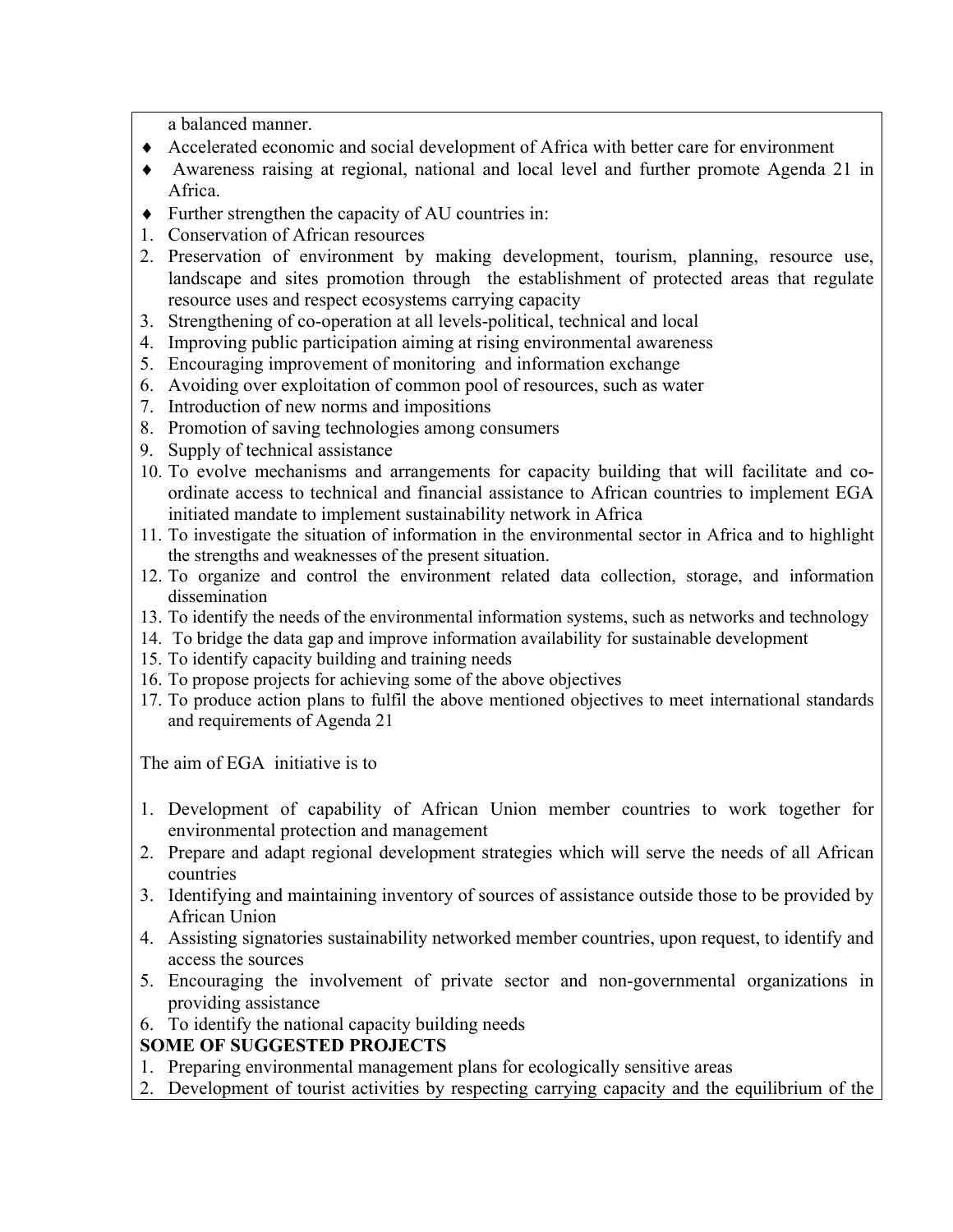environment

- 3. Developing water management and solid and liquid waste management plans at a local or national levels
- 4. Conservation of nature and biodiversity
- 5. Implementation of telematic tools for environmental management

#### **Please also provide a brief description of the relationship of the Partnership/Initiative with the objectives of Agenda 21 as well as relevant goals and objectives of the United Nation Millennium Declaration**:

This EGA INITIATIVE is in pursuance of African Union policy to implement Agenda 21 and to contribute to Sustainable Development by implementing Millennium development goals, NEPAD, United Nations Framework Convention on Climate Change, UNFCC, Kyoto Protocol, convention on bio-diversity etc

### **Expected results:**

Please provide a brief description:

The implementation of this project will result in:

- 1. Capacity assistance network (See Fig attached)
- 1. Establishment of appropriate institutional structures capable of managing natural resources
- 2. Strengthened monitoring system
- 3. Appropriate legislation to control pollution
- 4. Rational plans to the use of natural resources to control their exploitation
- 5. Optimal and appropriate technologies for rational use of natural resources
- 6. Social and economic benefits
- 7. Sustainable livelihood of people living in environmentally sensitive areas
- 8. Preservation of natural resources for future generations
- 9. Enhanced overall environmental performance of public and private investors and promoting a greener image
- 10. Transfer of cleaner, greener and environmentally sound appropriate proven energy technologies in African Unity member states
- 11. Enhanced environmental quality in the African Union member countries*.*

12. Increased foreign investments in African Union

Finally it will give reliable data bases for further developing projects in:

1.Sustainabile Management of Natural Resources

- 2. Energy, Transport And Sustainable Development
- 3. Consumption Patterns And Waste Management
- 4. Health & Environment
- 5. Capacity Building & Environment
- 6. Local Management & Sustainable Development

#### **Specific targets of the Partnership/Initiative and timeframe for their achievement:**

| 1. Environment Information Center                                 | Oct 2006  |
|-------------------------------------------------------------------|-----------|
| 2. Establishing a national mechanism                              | Sept 2003 |
| 2. identify and define the roles of the different AU institutions | May 2003  |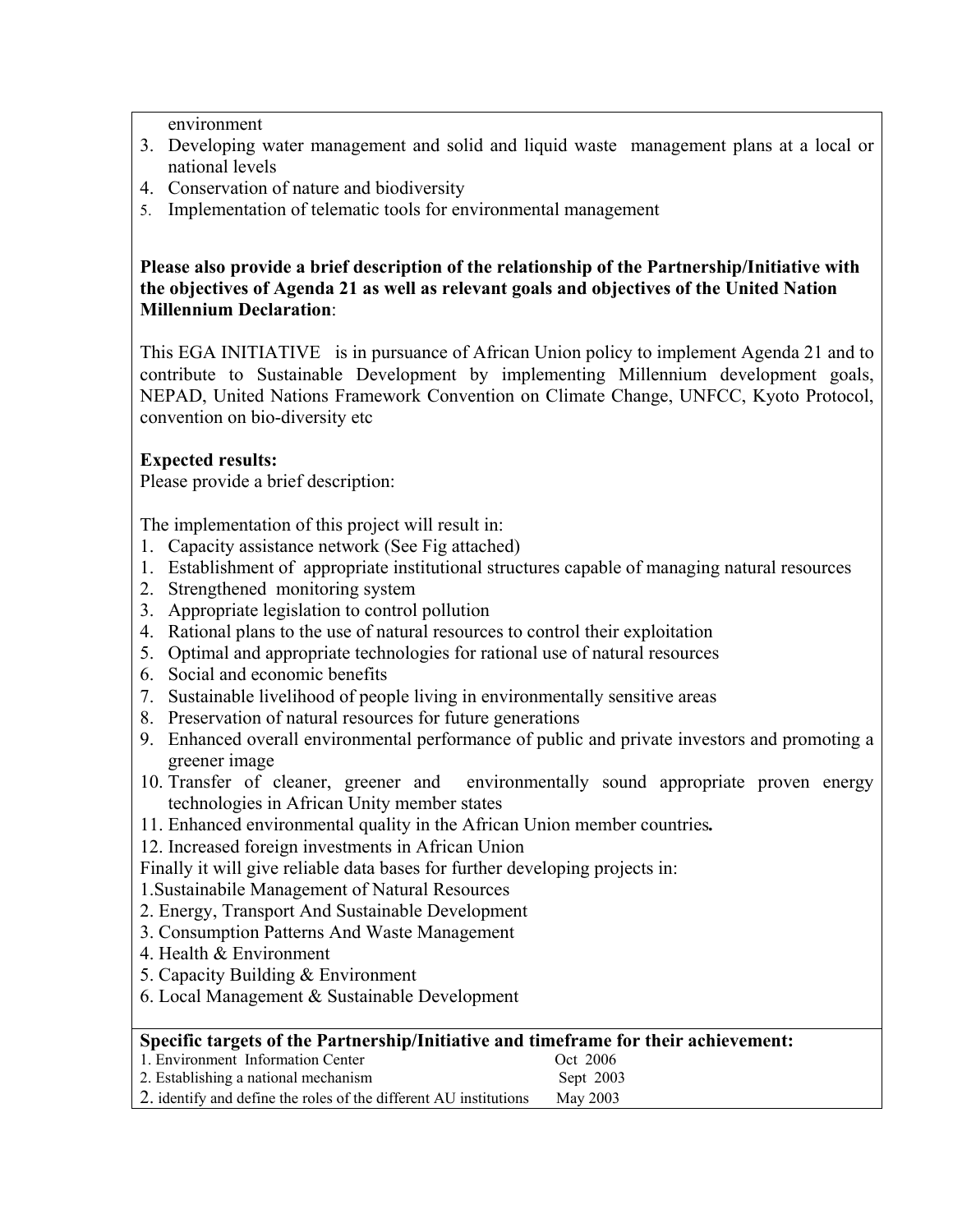| 3. prepare a series of projects in each sector of environment | April 2004 |  |
|---------------------------------------------------------------|------------|--|
| 4. assess the GHG reduction potential in AU                   | Sept 2004  |  |
| 5. identify the national capacity building needs              | June 2004  |  |

## **Coordination and Implementation mechanism Please provide a brief description of expected coordination/implementation mechanism of the Partnership/Initiative.**

We are currently evolving practice structures in the fields like energy  $\&$  environment, crisis prevention & recovery, poverty alleviation, Information & communication technologies. This is being achieved by bringing people from different regions in the AU and the environment professionals into voluntary flexible communities based on common professional interest so that they can learn from each other's knowledge and experience and develop new ideas during a series of workshops at EGA. This will provide forums for communication and help network with peers**.** 

#### **Arrangements for funding**

Please describe available and/or expected sources of funding for the implementation of the Partnership/Initiative (e.g. donor government(s); international organization(s)/financial institution(s); foundation(s); private sector; other major groups, etc.)

Currently we are still in the negotiating process to raise funds for implementation of the various phases of the initiative. EGA is committed to raise funds for all the expenses for organizing workshops and liaison other perspective AU member country donors/sponsors.

#### **Arrangements for capacity building and technology transfer**

Please include information if the Partnership/Initiative provides for training, informational support, institutional strengthening and/or other capacity building measures:

EGA has already initiated steps to achieve particular strengths in terms of the knowledge and expertise for all levels of training activity. Subject matter experts are being involved in selecting the most relevant information. The package will employ only simple, time-tested technologies. Our aim is to improve the performance of our AU client organizations by helping individuals achieve a better understanding of their business

#### **Please also provide here a brief description of expected arrangements for technologies transfer (if applicable**).

We have already initiated a Best Practices Initiative program at EGA. This involves expert groups responsible for the collection, validation and dissemination of both positive and negative lessons learned. These expert groups gather potential lessons recorded from past experiences, determine that they are correct and useful and provide necessary information to concerned policy makers and decision makers. This is achieved by developing standard lessons learned formats for knowledge networks and data bases.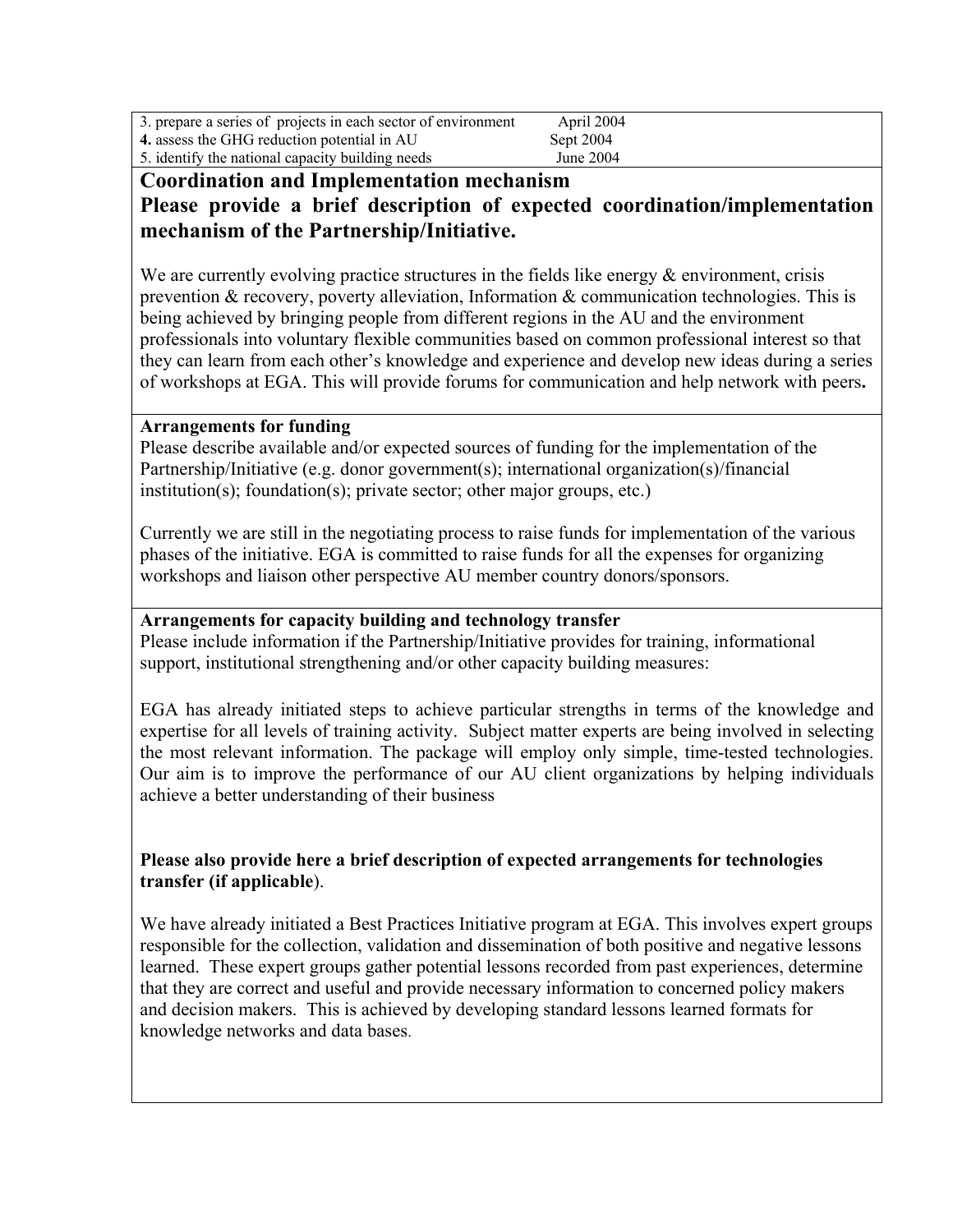# **Links of Partnership/Initiative with on-going sustainable development activities at the international and/or regional level (if any)**

We have MOU with several international  $\&$  regional organization

### **EGA Initiative in Jamahiriya**

EGA guidelines for application of BPP initiative uses system models to enable make smart decisions about future courses of action based on reliable predictions of probable results. It's activities advocate multi level plans. It recognizes that each program and the interaction of its elements is unique. Therefore, each solution will be unique. Consequently, each BPP initiative would be an ever-evolving model of itself, which considers alternatives and plan courses of action that would be a subset of one or more models within the service of environment. Keeping this in view EGA is engaged in designing interactive simulation models by team of experts in statistics, related environmental discipline, computer scientist and specialist in -charge of relevant services.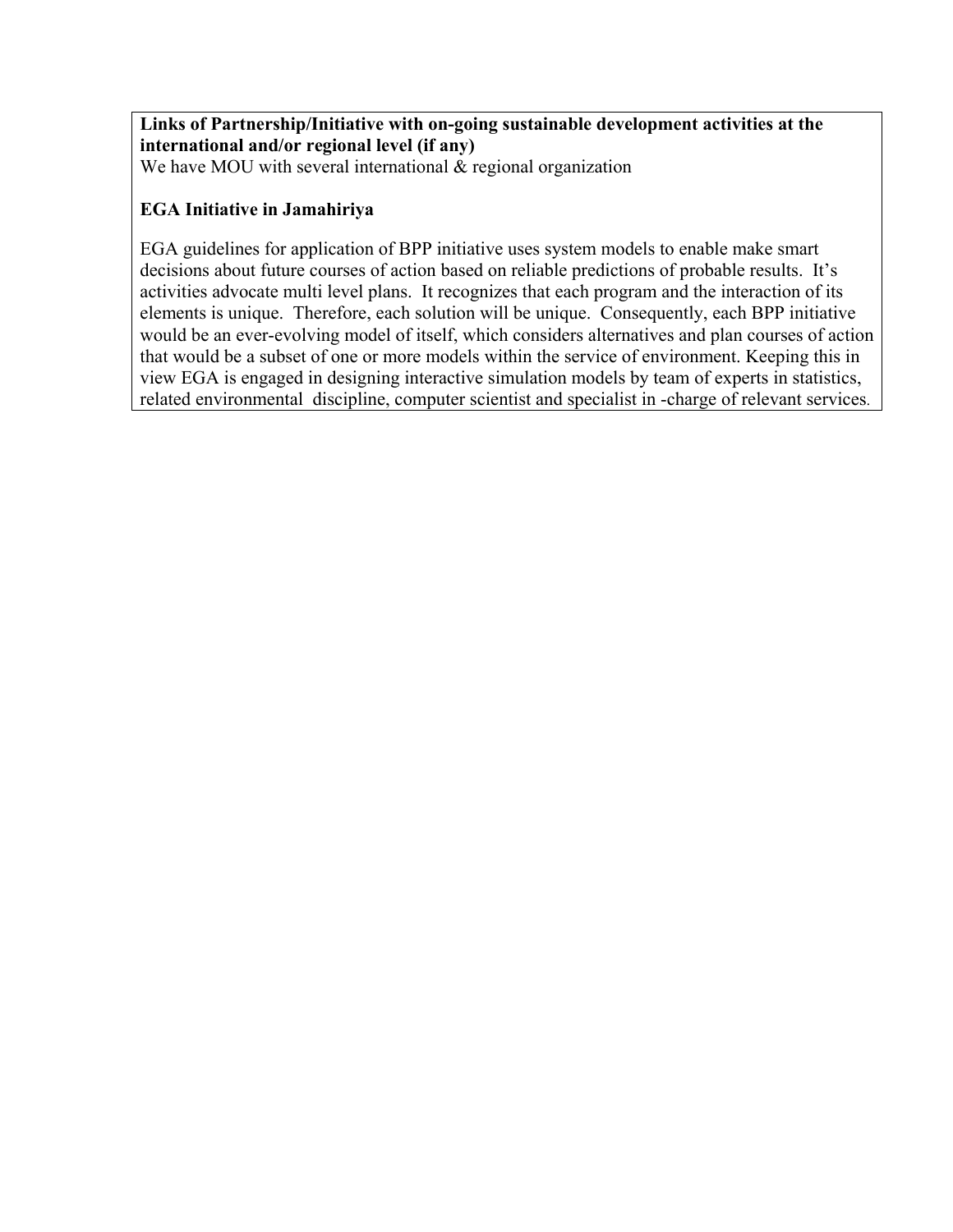### **Monitoring Arrangements**

Please describe expected arrangements for monitoring of progress in the implementation of Partnerships/Initiative after it will be launched at the WSSD:

(e.g. frequency/modalities of preparation of progress reports; electronic updates, news-letters, etc)

To insure a successful implementation of the project, the role of stakeholder will be as follows:

- (1) Role of government.
- Establish and empower the required infrastructure for information technology such as communication and providing equipment to the evolved institution
- Providing the necessary assistance to others in carrying out their mission
- Providing the needed training for staff
- hiring qualified personnel for information technology and environmental information
- creating a critical mass capable of communicating with external experts and centers of information. Skills may include ability to write project proposals with knowledge on environment information technology etc.
- reduce government restriction on the release of environmental information to be used by regional and international organizations as seen necessary.
- (2) Role of semi government and NGOs
- Non governmental organizations are other users of environment information and produce some of their needed information through small projects and research.
- Promoting the importance of environment information for public through media, workshops, and meetings, etc..
- Lobbying for drafting and enforcing of environment information legislation and regulations
- (3) Role of donor institutions (UNDP, UNEP, World Bank, ...etc.)
- Providing the necessary experience and knowledge for providing and dissemination of environment information
- Providing the necessary funds for equipment and infrastructure
- Providing the necessary training and capacity building for local

#### **Action Plan Framework**

For a successful implementation of the environment information strategy in the environment information community, a set of rules and regulations have to be introduced or adopted**:** 

- Proper mobilization for sustainable development at all levels
- To evolve environmental governance processes and institutional arrangements including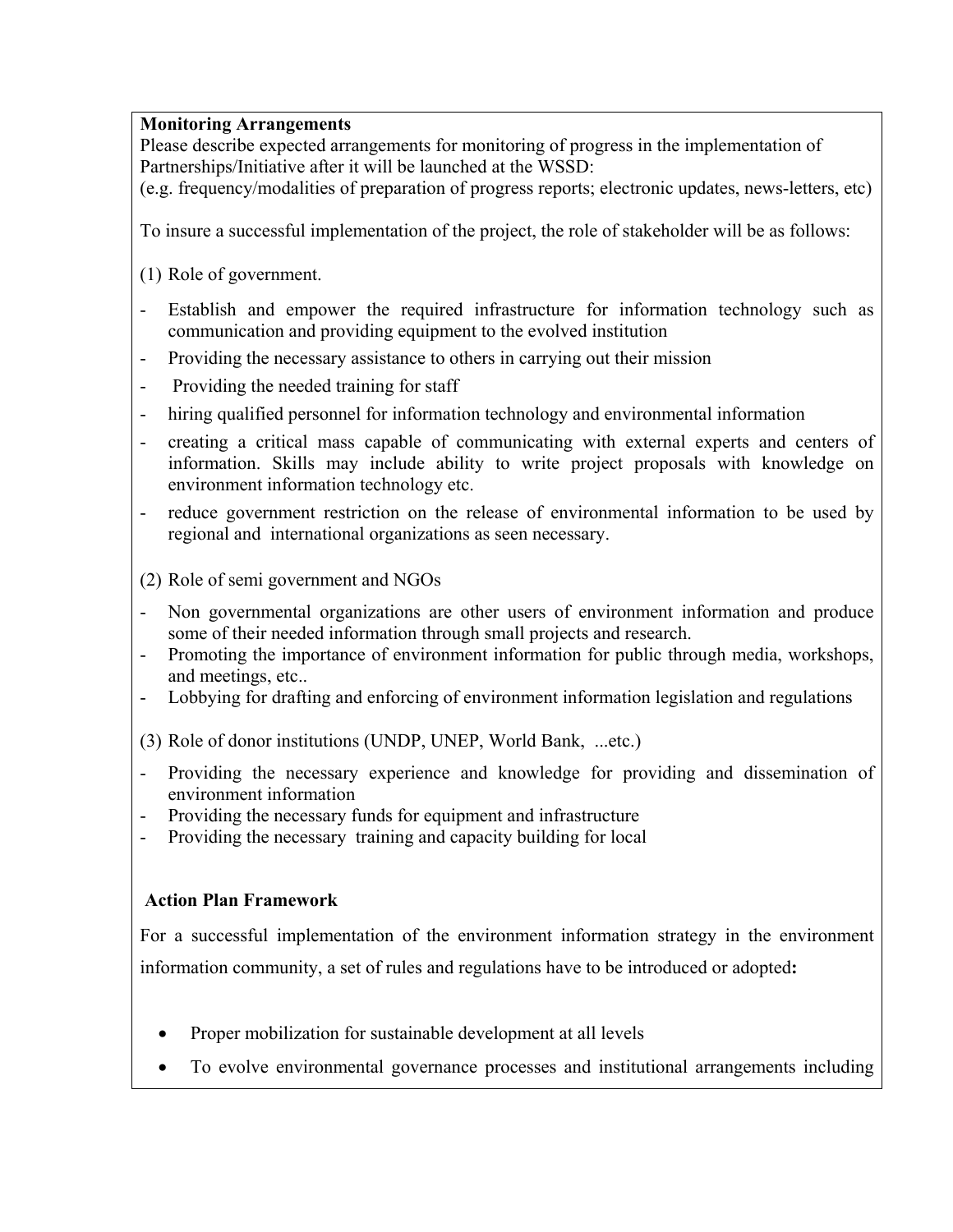defining workable institutional arrangements, addressing finances and instituting a system that empowers all the AU member countries to participate meaningfully and adequately

- Encourage sharing and exchanging information by producing protocols and regulations.
- Enforce budget allocations for information processing and development and training.
- Promote coordination and collaboration among the different sectors, public and private, in environmental information services, especially with the academic institutions.
- Encourage the publication of guidelines and standards to enforce accessibility, reliability and availability of information.
- Enforce intellectual property (IPR) issues, e.g. copyrights, in connection with environmental information e.g. publications, software. IPR laws encourage innovation and including certainly information related to new products. Protection measures are intended to maximize creation and innovation.
- Encourage the use of IT in information processing and exchange**.**
- Enforce the use of already existing laws and encourage issuing necessary modifications accordingly with international standards and developments.
- Encourage research and development.
- Encourage the private sector to produce and collect, and disseminate environmental management information.
- Create broad guidelines for institutional setup of information generating centres that would encourage planning, execution, coordination, monitoring, regulating and control the information services of the environment sector.
- Setup the administrative body of the ENVIC
- Establish and empower a national coordination environment information centre (ENVIC) at EGA to facilitate national , regional and international cooperation
- Review the activities of the Environment Information Coordinating Committee and include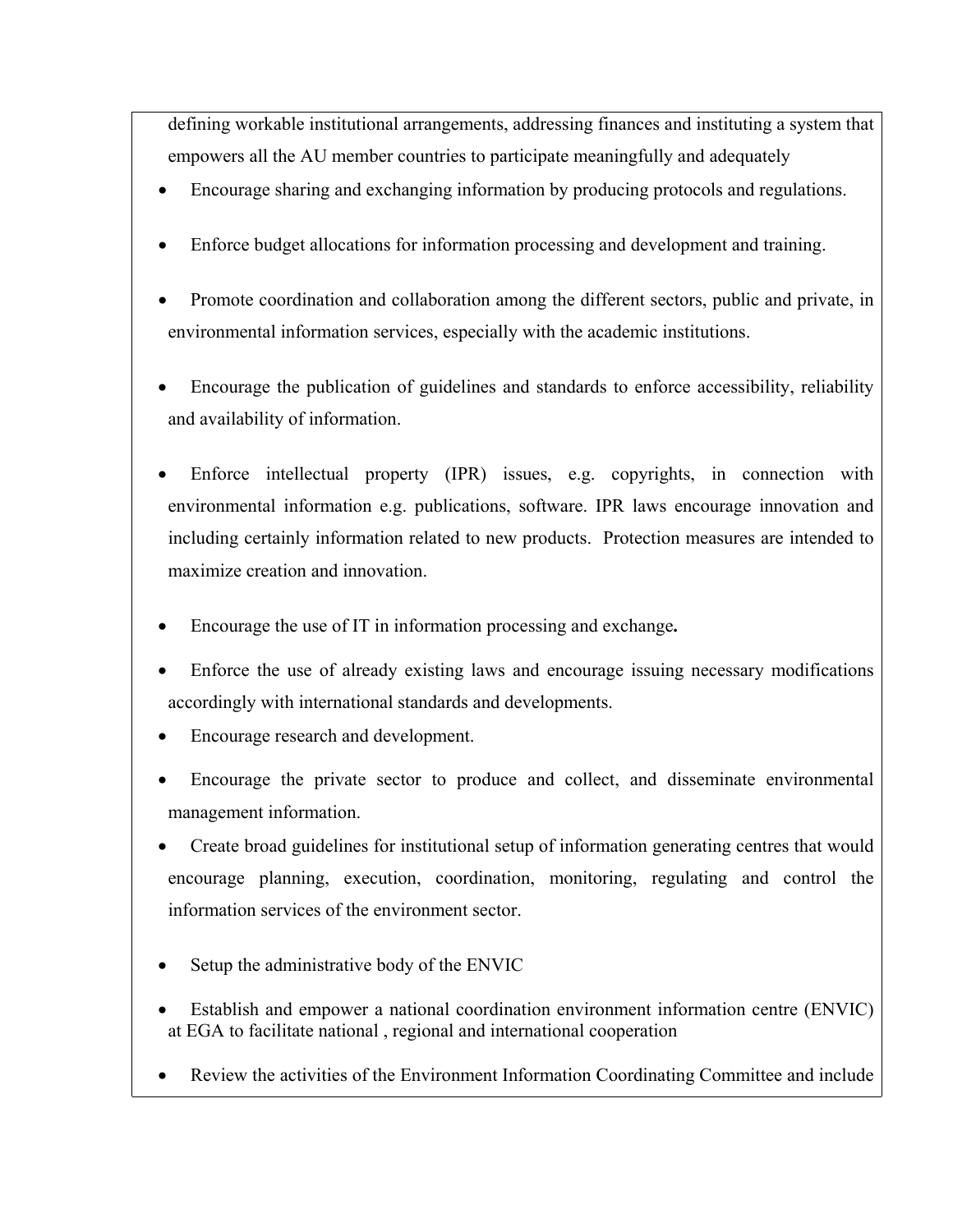them in the action plan.

- Review the activities and missions of the major environment organizations to assess their IT needs and training requirements.
- Prepare a detailed action plan.
- Introduce intensive training programs and workshops to reduce the gap in work skills needed on the supply and demand sides.
- Upgrade the present information systems to meet the international development standards and to provide quality and timely information services.
- Develop the proposed information systems.
- Adopt standards for classification of environment information to promote exchange of information locally and regionally & internationally.
- Setup communication systems to promote international and regional cooperation and the exchange of information including the use of the Internet.
- Plan budget allocation for all environment-centers to eliminate unnecessary duplication of effort and efficiently utilize resources.

## **Other relevant information:**

Web-site (if available):www.ega-org

*Name and contact information of the person filling in this table:* 

*Name:* Dr Mohamed Tewibi & Prof Dr S.P.Bindra

*Positions: Head of Crisis Management* and Advisor/Consultant *Address:* Environmental General Authority, Tripoli, Libya

*Phone:* 218-21-4840043/4839991/ 091 2135291 F*ax*: 218 21 4840042